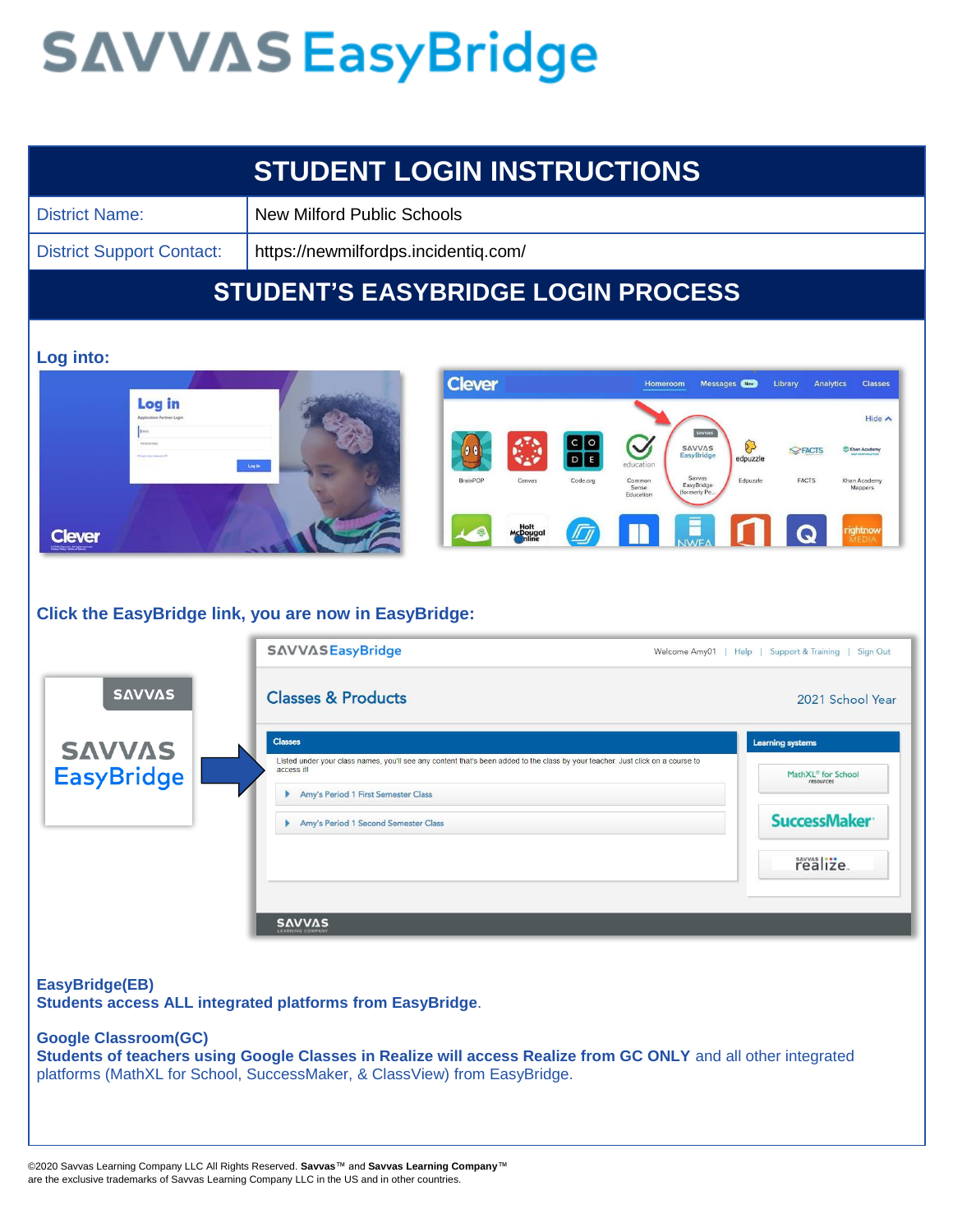### **STUDENTS ACCESSING EASYBRIDGE CLASSES IN REALIZE**

**This section is NOT for students of teachers using GOOGLE CLASSROOM or CANVAS CLASSES in Realize PLEASE SEE NEXT SECTION: STUDENTS ACCESSING GOOGLE CLASSROOM CLASSES IN REALIZE**

**1. Once logged into EasyBridge, open Realize by clicking the name of the textbook or the Realize button:**



©2020 Savvas Learning Company LLC All Rights Reserved. **Savvas**™ and **Savvas Learning Company**™ are the exclusive trademarks of Savvas Learning Company LLC in the US and in other countries.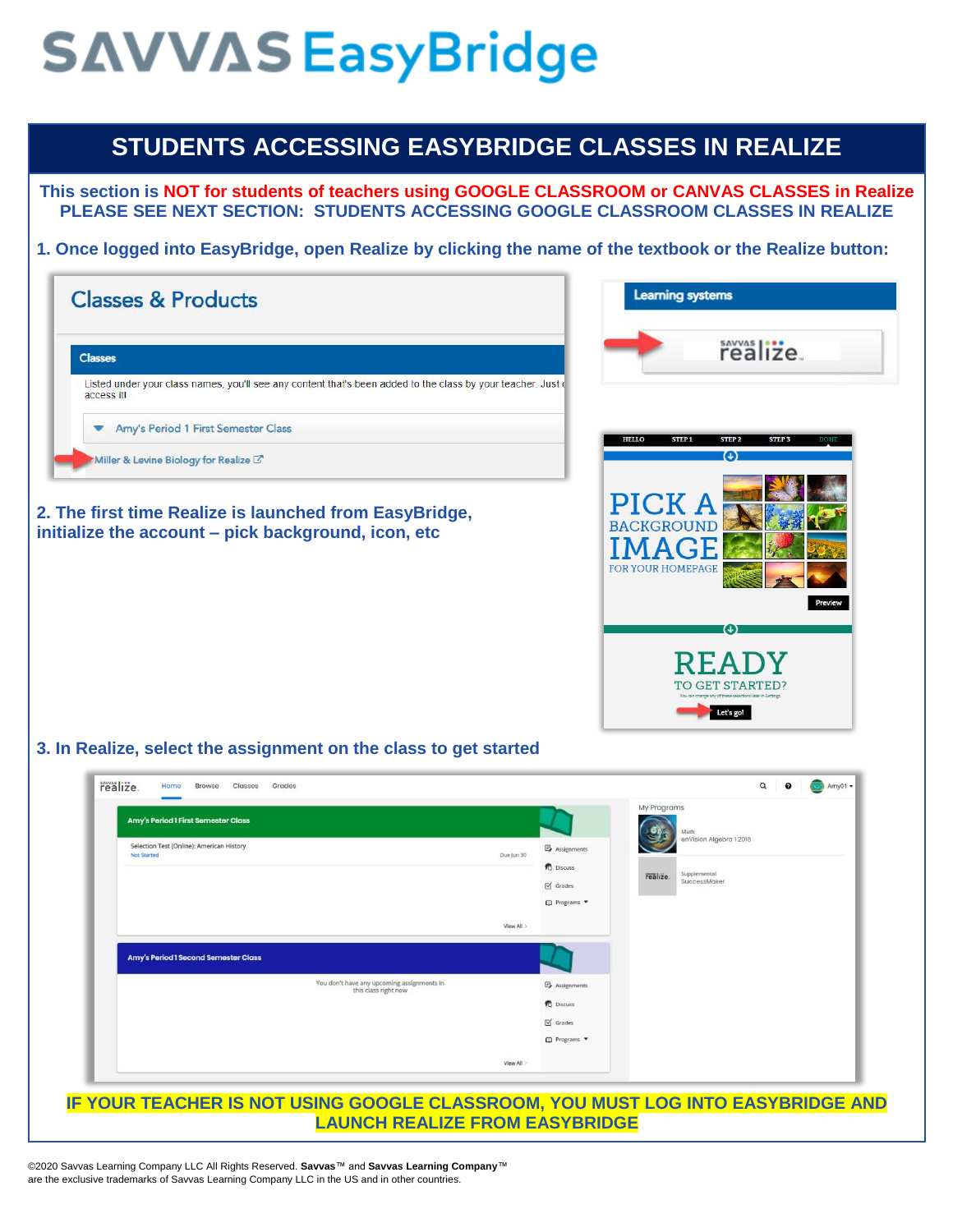## **STUDENTS ACCESSING GOOGLE CLASSROOM CLASSES IN REALIZE**



#### **1. Join the Google Classroom Class:**

Your teacher will invite you to their Google Classroom. Go to [https://classroom.google.com,](https://classroom.google.com/) log in with your school district Google account, and accept the invite by joining the class

**Online Resource: [Student Joins Google Classroom Class](https://media.pk12ls.com/curriculum/EasyBridge/EBALL/Google_Classroom/General_Steps/Step2_Student_Joins_GC_Class.pdf)**

#### **2. Launch Realize from Google Classroom**

Go to your class in Google Classroom, click the Realize assignment, and you will be redirected to Realize



©2020 Savvas Learning Company LLC All Rights Reserved. **Savvas**™ and **Savvas Learning Company**™ are the exclusive trademarks of Savvas Learning Company LLC in the US and in other countries.